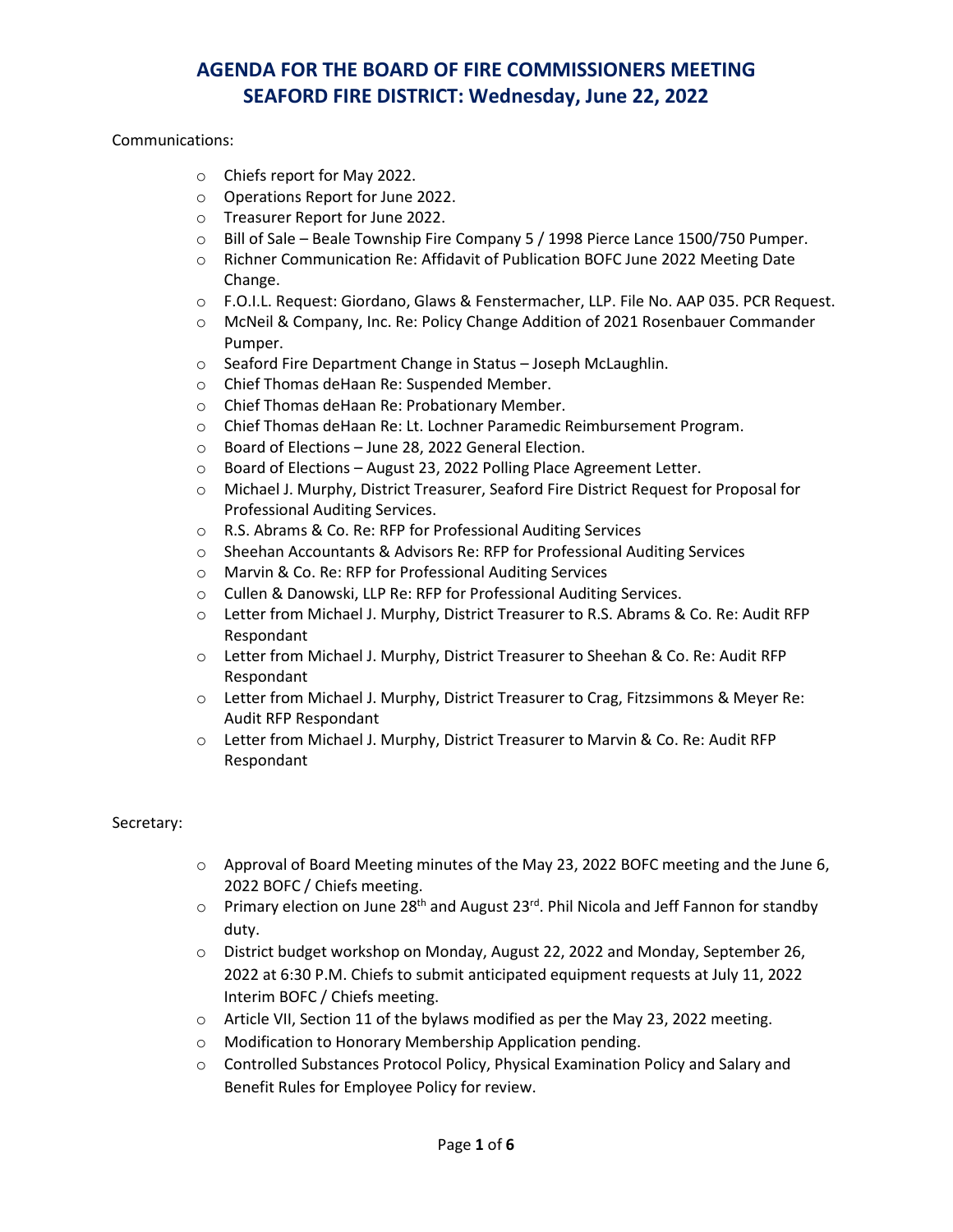Operations Report given by Paul Lochner (attached)

Legal Report (Joe Frank)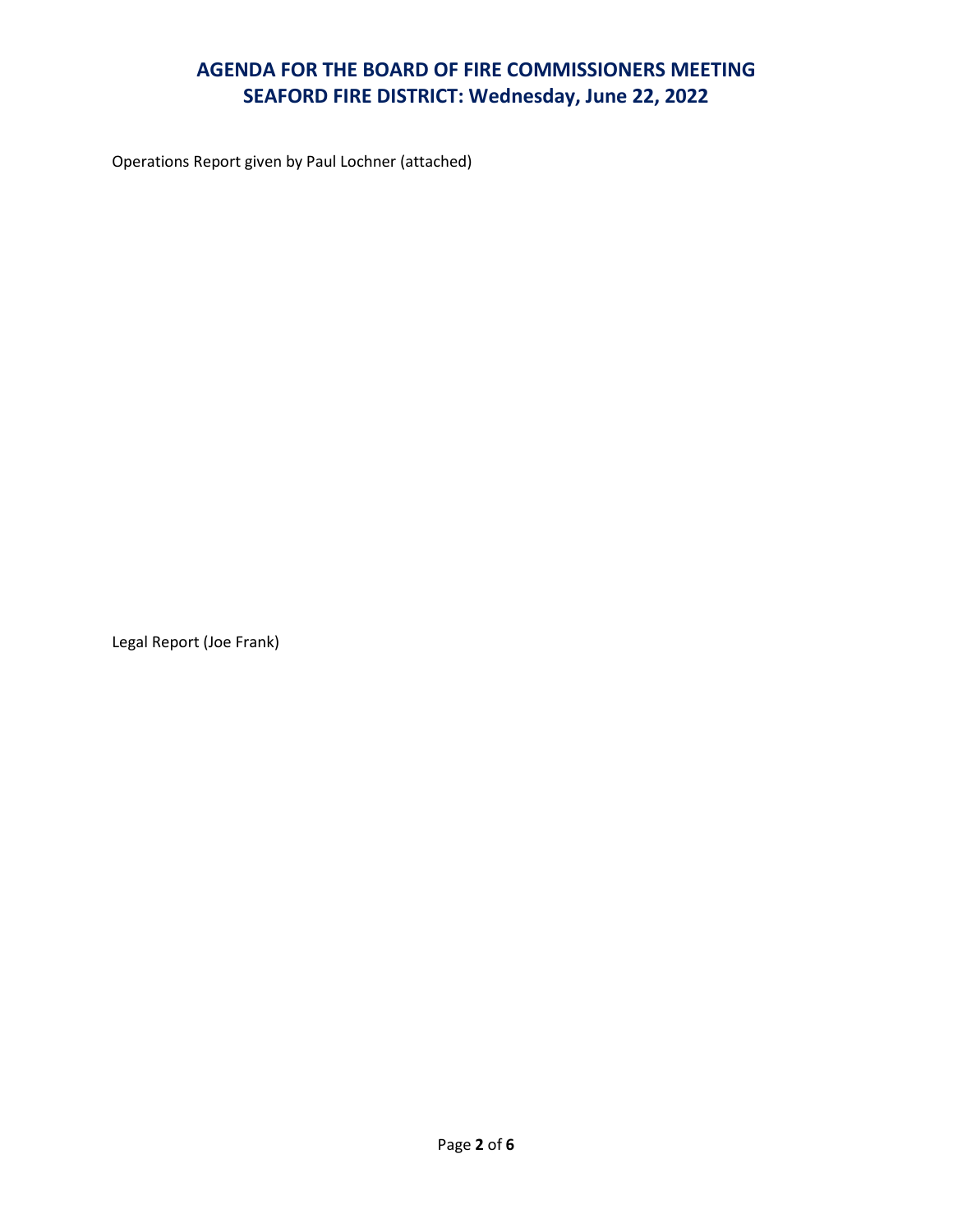Treasurer's Report

- o General Fund Warrant \_\_\_\_\_\_\_\_\_\_\_\_
- o Capital Fund \_\_\_\_\_\_\_\_\_\_\_\_\_\_\_\_
- o Audit Update:
- o Resolutions:

Old Business:

- o Request for Secretary Michael Foran to become a Notary.
- o List of District members attending Patriot Award Dinner on Tuesday, June 28<sup>th</sup>.
	- o Chairman Robert Powell Unable to attend
	- o Commissioner Peter Mangiolino Unable to attend
	- o Commissioner George von Glahn To attend
	- o Commissioner Silvio Bellissimo To attend
	- o Commissioner Michael Bellissimo To attend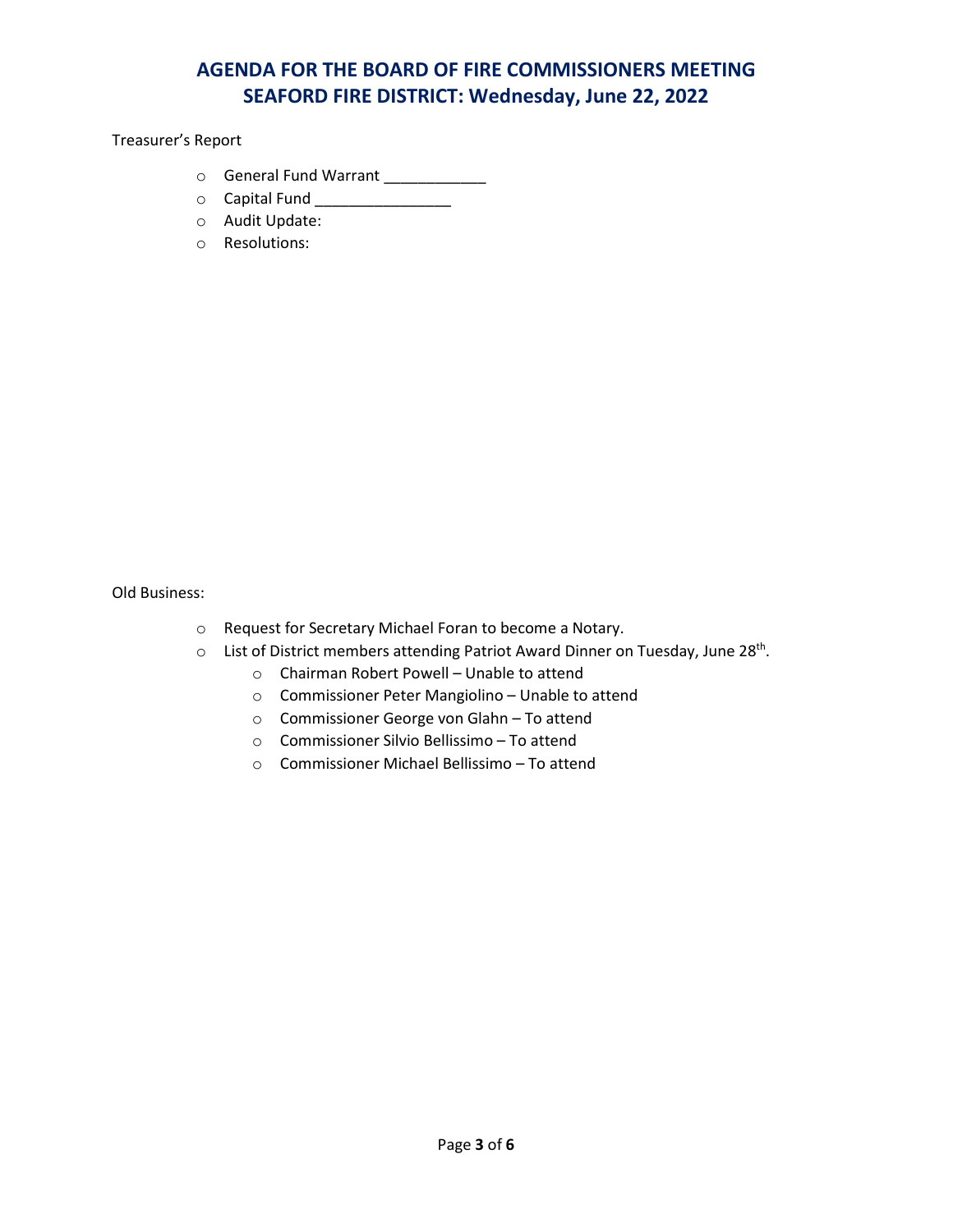Reports by Commissioner:

Chairman Robert Powell:

o Vehicle Maintenance / Portable Equipment

Vice Chairman Peter Mangiolino:

- o Uniforms / PPE
- o Medicals, Medical Director
- o EMS
- o District Employees

Commissioner George von Glahn Jr.

- o Grants
- o Legal
- o Physical Fitness
- o Building Maintenance
	- o 9/11 Memorial repair update.
- o Public Relations / Member Retention
- o LOSAP
- o Other
	- o Wells Fargo update.
	- o Radio reception update.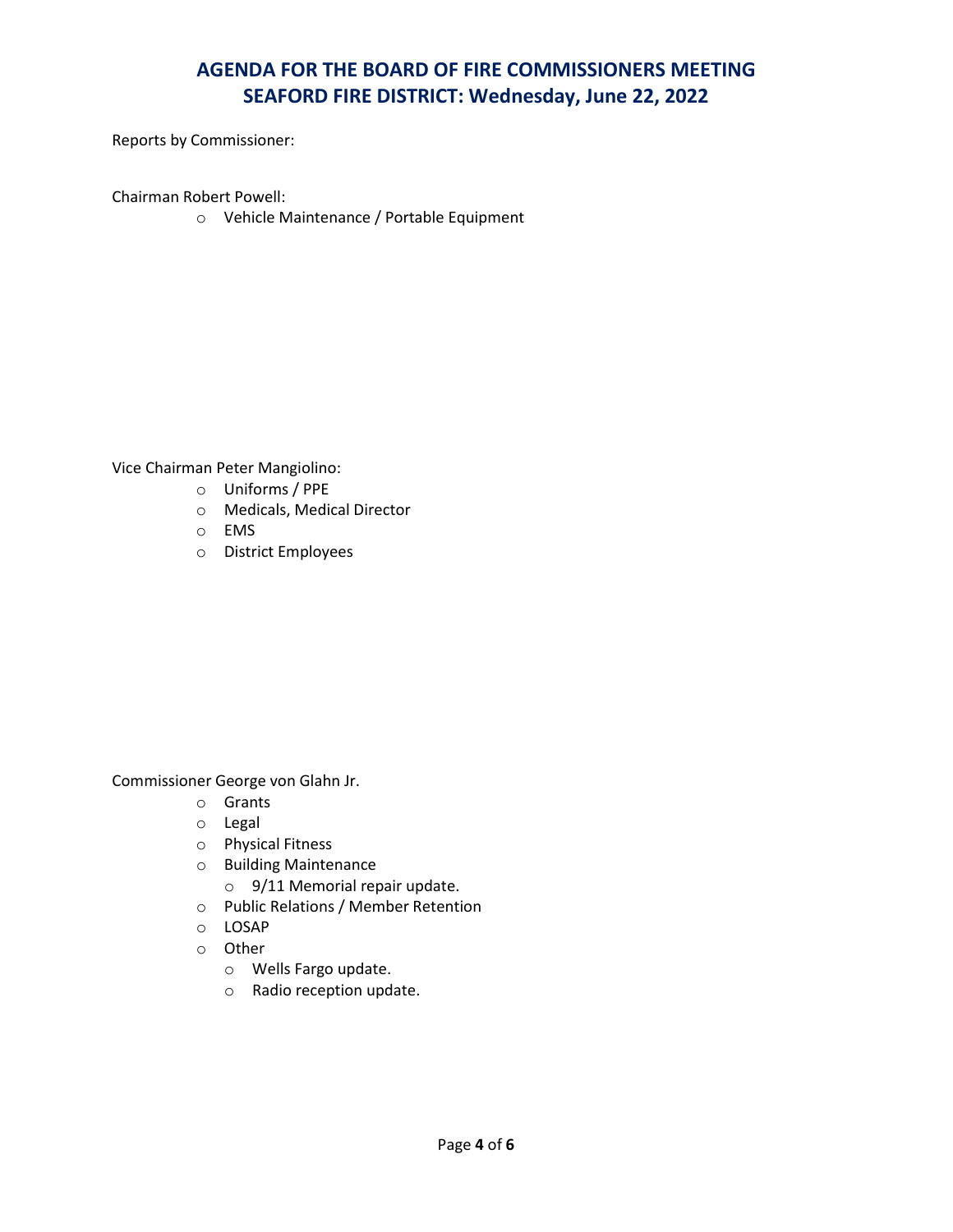Commissioner Silvio Bellissimo

- o Insurance
- o Travel
	- $\circ$  FASNY, Westchester, NY on August 10<sup>th</sup> August 13<sup>th</sup>.
		- o Commissioner Mangiolino to attend. (Approved 5/23/22)
	- o I.A.F.C., San Antonio, TX on August 24<sup>th</sup> August 26<sup>th</sup>.
	- o Firehouse Expo, Columbus, OH on September 27<sup>th</sup> October 1<sup>st</sup>.
		- o Chief deHaan and Commissioner Silvio Bellissimo to attend in addition to Commissioner Peter Mangiolino (5/23/22).
	- $\circ$  EMS World Expo, Orlando, FL on October  $10^{th}$  October  $14^{th}$ .
	- $\circ$  VCOS Symposium in the Sun, Clearwater Beach, FL on November 10<sup>th</sup> November  $13<sup>th</sup>$ .
- o Inspection / Installation
- o Cell Phones
- o 3 Towns Training Center

Commissioner Michael Bellissimo (Not Present)

- o Communications, Radio, IT
- o Building Security
- o Fire Alarms
- o Financial Statements / Audit
- o Bylaws / Policies